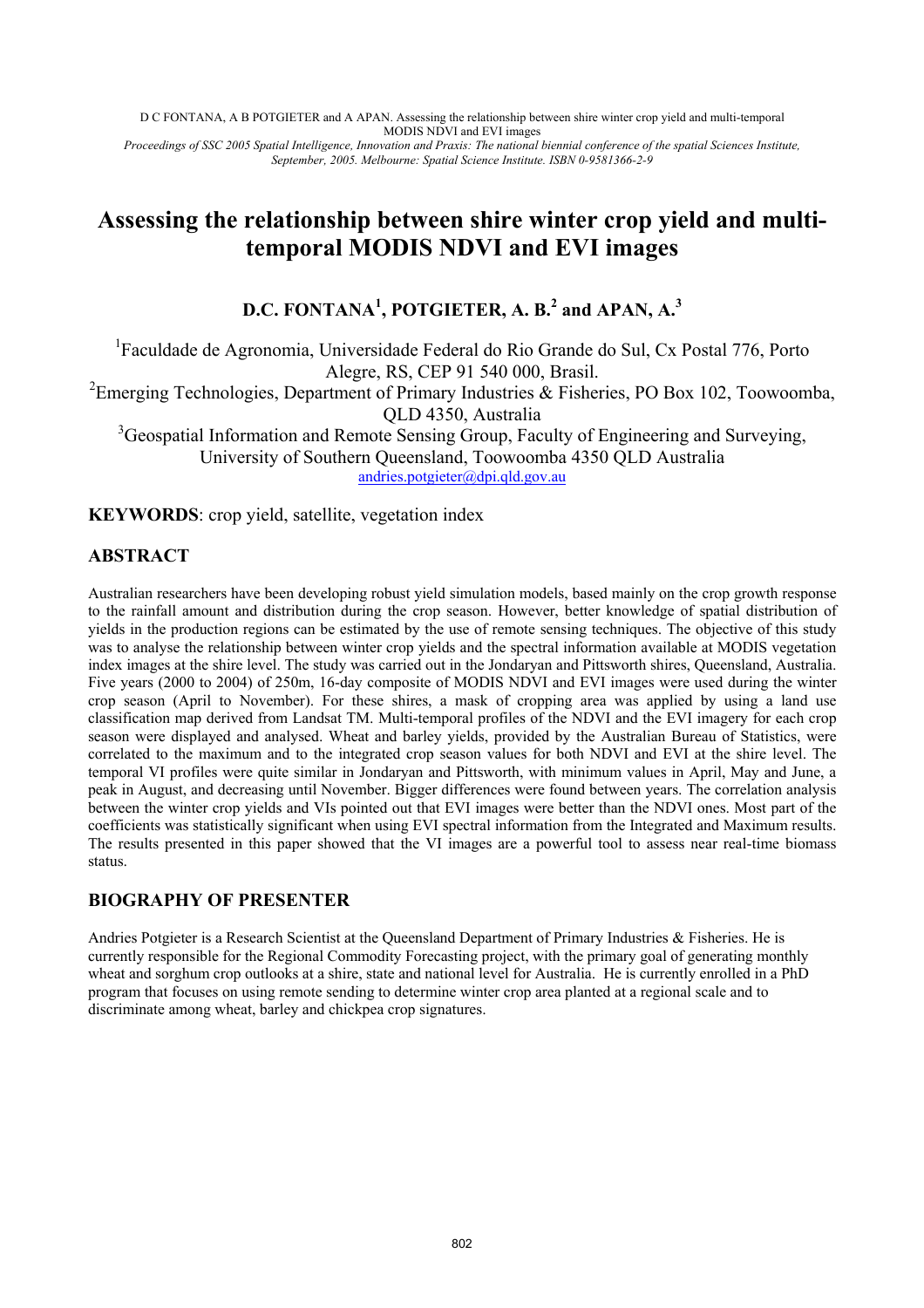## **INTRODUCTION**

Researchers in Australia have been developing crop yield estimation models that are focused on crop growth response to the water availability. Empirical agro-climatic and simulation approaches, considering water availability, showed adequate accuracy and precision for the Australian winter yield forecasting [Hammer et al., 1996]. These models have been also used to simulate long time series of yields, and supporting studies to allow better knowledge of the spatial and temporal yield patterns in Australia [Stephens, 1998; Potgieter et al., 2002].

However, considering the large extent of the area occupied by winter crops in the country, an improvement on spatial yield representation is still a challenge for the crop yield modelers, thus new approaches have to be tested and developed. Observations obtained through remote sensing techniques can provide that opportunity in monitoring, quantifying and investigating large scale vegetation alterations due to climate and human activities at different scales.

Since 1981, NOAA (National Oceanic and Atmospheric Administration) images have been used in various temporal and spatial land use change studies, and significant correlations were found between climate variables and vegetation parameters derived from remote sensing techniques [Markon & Peterson, 2002; Roerink et al., 2003]. In most of these studies, Normalized Difference Vegetation Indices (NDVI) images have been used, considering that NDVI images do not only map the presence of vegetation on a pixel basis, but also provide measures of the amount or condition of vegetation within a pixel. In the context of crop yield modeling, NDVI images have been used in many countries, and have showed significantly high association with yield [Boken & Shaykewich, 2002, Manjunath et al., 2002, Dabrowska-Zielinska et al., 2002]. Besides the good results, some papers have pointed out the limitations of NDVI/NOAA product, associated mainly to atmospheric interference, canopy background contamination, and saturation problems [Huete et al., 2002].

To address these limitations, the MODIS (Moderate Resolution Imaging Spectroradiometer) sensor was launched in 1999, on board the Terra platform. This sensor was configured to obtain data on the dynamics of the terrestrial biosphere [Justice et al., 1998]. It is freely available in the form of different products, such as the vegetation indices like NDVI and EVI (Enhanced Vegetation Index). The NDVI images derived from MODIS images represent a possibility to extend the NDVI/NOAA historical series amplifying the availability of data to future monitoring studies. MODIS EVI imagery was specifically developed with improved sensitivity to high biomass condition and canopy structure through a de-coupling of the canopy background signal and a reduction in atmosphere influences [Huete et al., 2002].

The main objective of this study was to analyse the relationship between winter crop yields and the spectral information available at MODIS vegetation index images.

### **METHODS**

#### **The study region**

The study was carried out in the Jondaryan and Pittsworth shires, in the southern Queensland, Australia. These shires are part of a big agricultural region called Darling Downs, where black and rich soils are predominant. The climate of the region is subtropical, with the annual rainfall ranges from 400 to 1,000mm. The winter is relatively cold and dry. The minimum temperature varies between  $3$  and  $6^{\circ}$ C, and the monthly rainfall is below 50mm (http://www.bom.gov.au/). The winter crops, especially wheat and barley, are typically planted after the first rainfalls in April and then harvested in November. Most farmers in the area use minimum and zero tillage methods.

#### **Data sources and processing**

The actual wheat and barley yields data based on ground surveys were provided by the Australian Bureau of Statistics (ABS) for 2000 and 2001 and by Australian Bureau of Agricultural Resource and Economics (ABARE) for the years 2003 and 2004. Unfortunately, data for 2002 was not available at the shire level, but only at the state level and was therefore not included in the analyses.

During the winter crop season, 16-day composites of 250m NDVI and EVI MODIS images were selected for the first five years (2000 to 2004) of data availability. The 140 images (5 years, 14 images by year for NDVI and EVI) were downloaded from the Earth Observing System (EOS) Data Gateway [http://edcimswww.cr.usgs.gov/pub/imswelcome/].

#### **Image processing**

The downloaded vegetation index (VI) images use a range of -2000 to 10,000 values to represent both NDVI and EVI values. Image processing was done in three steps.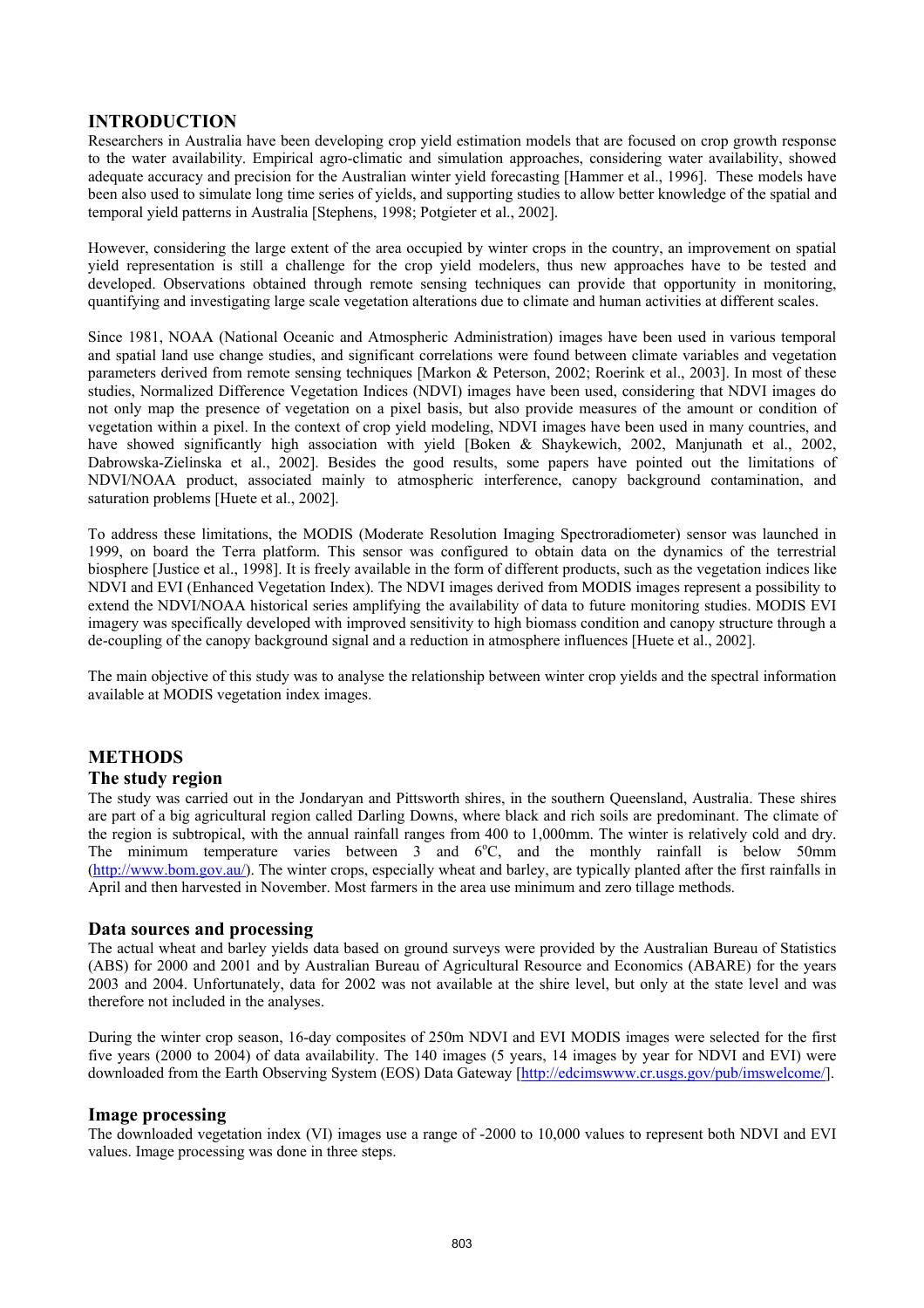First, the images were re-projected from ISIN (Integerized Sinusoidal) to UTM, Zone -56, and Datun WGS84, using MRT (MODIS Reprojection Tools) software.

Second, for each year, the following five derived images were generated:

- Seasonal image: 14 bands (each 16-day composite image from 6 April to 31 October was associated with a band), represent the multi-temporal VI variation during the crop season;

- Maximum image: one band (maximum value from 9 June to 31 October), represents the best vegetation condition during the crop season;

- Integrated image: one band (integration from the beginning to the end of the crop season), summarizes all the historic VI behaviour during the crop season.

The last step in the image processing was the extraction of basic statistics data (histogram, mean and standard deviation) from the derived NDVI and EVI images using a cropping mask. The cropping mask was created by filtering just the area occupied by crops from a land use map in 1:100,000 scale [Department of Natural Resources, 2001]. The idea was to limit the study just for areas suitable for cropping. Spectral data from other kinds of land cover was not considered. The last three steps were preceded using ENVI software v. 4.1.

### **Analysis**

All analysis were performance for both the NDVI and EVI images, for the two shires (Jondaryan and Pittsworth), and for the five years (2000 to 2004).

Multi-temporal MODIS profiles were created and the differences among indices, shires and years were analysed.

In order to assess the relationship between MODIS images and the winter crop yields, a simple correlation analysis was used. The following spectral parameters were tested:

- Mint, SDint mean and standard deviation of the Integrated image;
- Mmax, SDmax mean and standard deviation of the Maximum image;
- Mpeak, SDpeak mean and standard deviation of the date with peak NDVI and EVI values;
- Cbest correlation coefficient between each NDVI and EVI year and the best one.

The significance of the correlation coefficients was verified by using t-test.

# **RESULTS AND DISCUSSION**

#### **Multi-temporal variability**

The multi-temporal variability of profiles was assessed by analysing the temporal VI differences among years. This approach has been used in many studies using NDVI from NOAA/AVHRR and MODIS images [Justice et al, 1991; Zhang et al., 2003]. In this study (Figures 1 and 2), the temporal profiles were quite similar in Jondaryan and Pittsworth, following the characteristic pattern of the crop growth curve. In the beginning of the season, associated with low biomass, the average VI values were small. With the crop establishment, the values increased achieving a peak in August, with the maximum crop development stage. After that, crop maturity makes biomass decrease and the same happened with the VI values.

The similarities in VI between shires are a consequence of the spatial proximity that determines climate, soils and agricultural practices. Figures 2 and 3 suggested that there were large differences between the years. In 2001 and 2004 VI values were considerably reduced by the presence of a big non-cropping area that were used to the calculation of the mean (Table 1).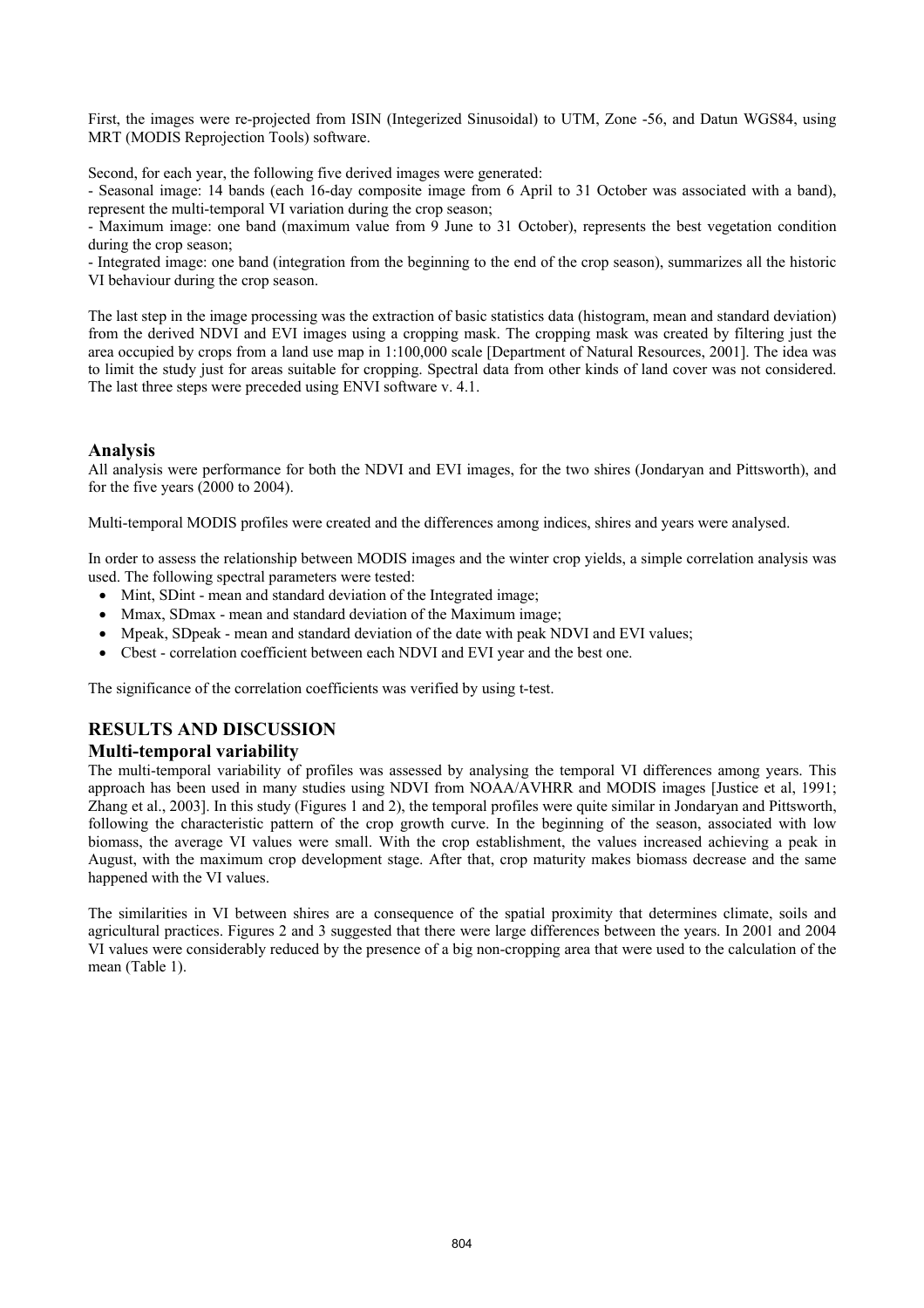

Figure 1: Multi-temporal EVI profiles from cropping areas in Jondaryan and Pittsworth shires, 2000 to 2004.

The biggest VI value in 2003 can be interpreted, as this was the year with the highest area planted (Table 1) as well as the year when the plants showed the best vigour.

For both Jondaryan and Pittsworth, the estimated area using a cropping mask represented 69% and 71% of the whole shire respectively (Table 1). Considering data from ABS and ABARE, the winter cropping areas were much smaller than this, with great variability during the four years, and will have an influence over the VI profiles.

#### **Relationship between yields and VI data**

According to actual yield data from ABS and ABARE (Table 2), the studied years had an adequate range of variability. Wheat yield varied from 1496 to 3350 Kg/ha and barley yield from 1191 to 2580 Kg/ha suggesting the higher yield to be nearly double that of the lowest yield.

During the crop season, the correlation coefficients between the winter crop yield from ABS and ABARE and the monthly VI values increased from April to July achieving coefficients above 0.8 for NDVI and EVI (Figure 3). After August, the correlation weakened. The smooth increase in coefficients is an evidence that the history of the plant vigour (inferred by VI) during the cropping season is well correlated to the final yield. It is important to emphasize that VIs express the biomass status since good association between VIs and leaf index area (LAI) and other biomass parameters have been found in many studies [Baret e Guyot, 1991; Gamon et al., 1995]. Yield, however, are a bit more complex phenomenon since they involve the transference of photosynthetic assimilates from leaves to grains. It means that it is possible to have a good amount of biomass but poor yield as a consequence of a severe drought during the period of grain filing. But in general, biomass and yield are well correlated and the same is expected for the relationship between yield and VI.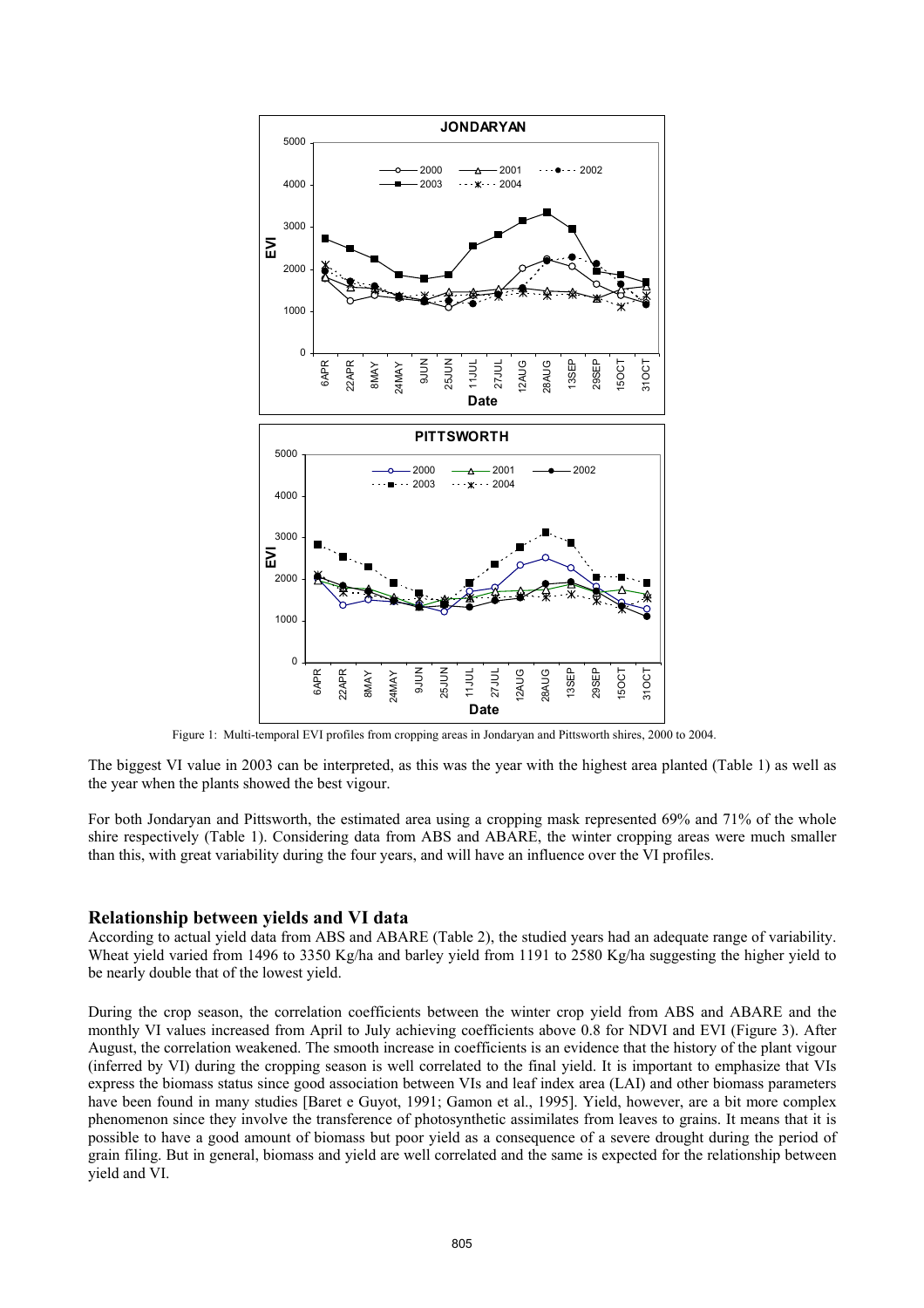

Figure 2: Multi-temporal NDVI profiles from cropping areas in Jondaryan and Pittsworth shires, 2000 to 2004.

Besides the quite good association found between monthly VI values and yield, it is more consistent to establish correlation using spectral parameters that consider more than one month of the spectral information. In this analysis we tested some spectral parameters that have been proposed by remote sensing studies which focussed on yield. The results are presented in Table 3. The magnitude of the coefficients found in this analysis was quite similar to other studies carried out in different regions using NDVI from AVHRR/NOAA [Boken & Shaykewich, 2002; Labus et al., 2002].

| <b>Shire</b>      | 2000    | 2001 | 2003 | 2004 |
|-------------------|---------|------|------|------|
| Jondaryan         |         |      |      |      |
| Whole shire (ha)  | 191,030 |      |      |      |
| Cropping $(\% )$  | 68.7    |      |      |      |
| ABS / ABARE (%)   | 13.3    | 5.6  | 20.2 | 5.6  |
|                   |         |      |      |      |
| <b>Pittsworth</b> |         |      |      |      |
| Whole shire (ha)  | 108,869 |      |      |      |
| Cropping (%)      | 70.8    |      |      |      |
| ABS / ABARE (%)   | 17.1    | 12.4 | 19.2 | 5.8  |

Table 1: Winter crop area estimated by ABS and ABARE, shire and cropping area for Jondaryan and Pittsworth shires, 2000 to 2004.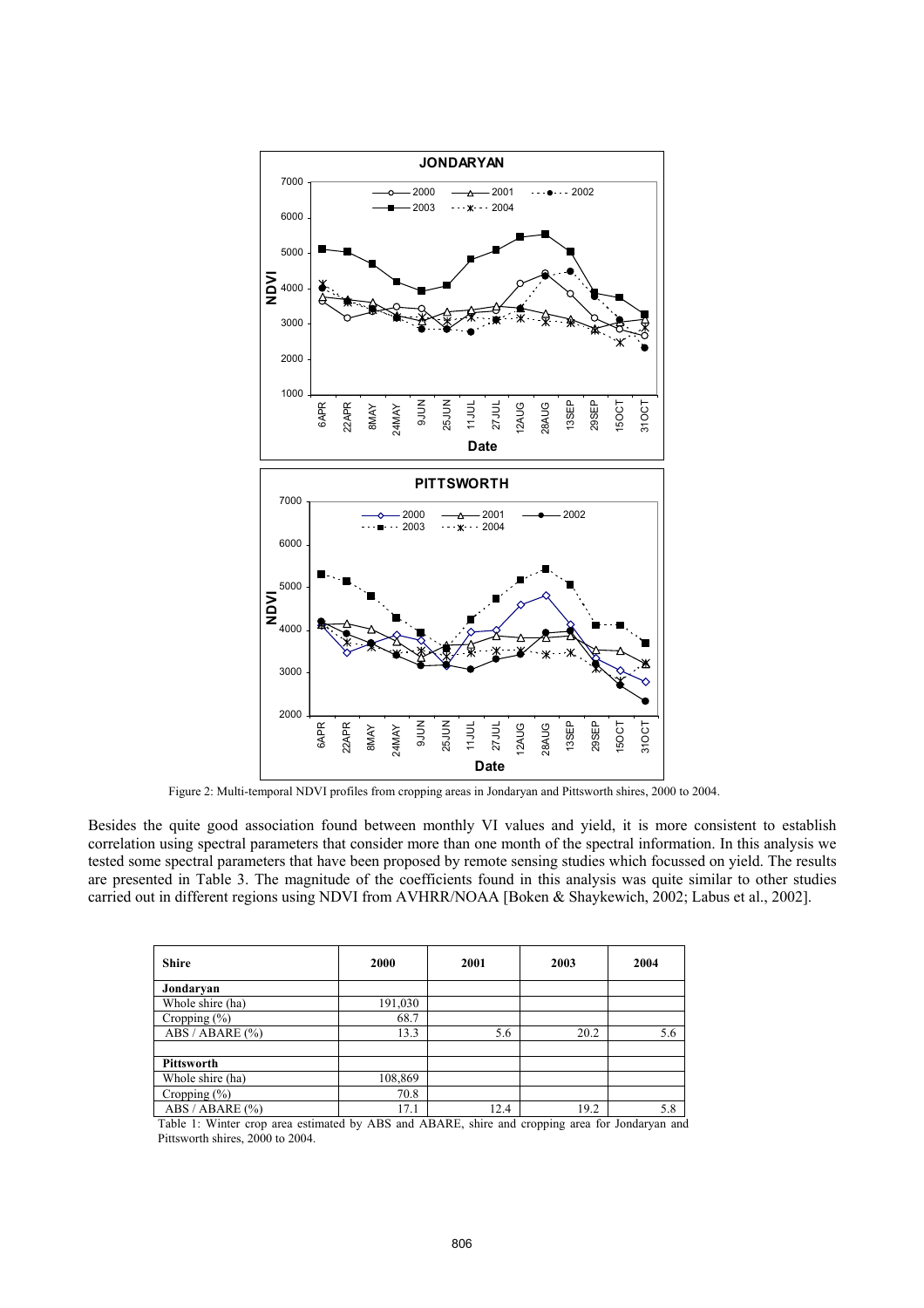Generally, more significant correlations were found for the EVI than NDVI imagery. Using EVI, five coefficients were significant, whereby just two were significant for NDVI images. This is expected, since EVI was developed to improve the sensitivity to high biomass condition that is observed during the maximum development, e.g. during the main period of yield definition.

All coefficients were statistically significant when using EVI spectral information from the mean and the standard deviation of the Integrated (MInt) and the Maximum (MMax) images. For the NDVI analysis, all correlation coefficients using standard deviation parameters were not significant.

| <b>Shire</b> | Wheat | <b>Barley</b> | Winter crops |  |
|--------------|-------|---------------|--------------|--|
| Jondaryan    |       |               |              |  |
| 2000         | 1502  | 1191          | 1353         |  |
| 2001         | 1496  | 1271          | 1389         |  |
| 2003         | 3350  | 2580          | 3126         |  |
| 2004         | 2165  | 1710          | 1961         |  |
| Pittsworth   |       |               |              |  |
| 2000         | 1614  | 1426          | 1536         |  |
| 2001         | 2557  | 1766          | 2167         |  |
| 2003         | 2565  | 2013          | 2427         |  |
| 2004         | 2132  | 1225          | 1689         |  |

Table 2: Actual wheat, barley and winter crop yields (Kg/ha) for Jondaryan and Pittsworth, 2000 to 2004 (Data Source: ABS and ABARE).

The same was observed in the correlation using the VI values of the month with maximum mean value (Peak). Correlations were not significant for the mean (MPeak) or for the standard deviation (SDPeak) in both VI.

The correlation with the best year (Cbest) can be considered as a measure of deviation from the maximum yield. We found significant values for NDVI and EVI images.



Figure 3: Correlation coefficients between yield and monthly NDVI and EVI data for Jondaryan and Pittsworth, 2000, 2001, 2003 and 2004.

Taking into account the consistency in the results (Table 3), EVI extracted from the standard deviation image seems to be the best yield indicator. Based on previous studies [Boden and Shaykewich, 2002; Manjunath et al., 2002] we expect that the EVI data introduced in agro-climatic models can improve the model performance, mainly in terms of spatial representation. In this case the spectral data to be incorporated to the yield modelling is related to the period from the beginning of June to the beginning of November, which means that it is possible to build a predictive model. However, it needs to be investigated.